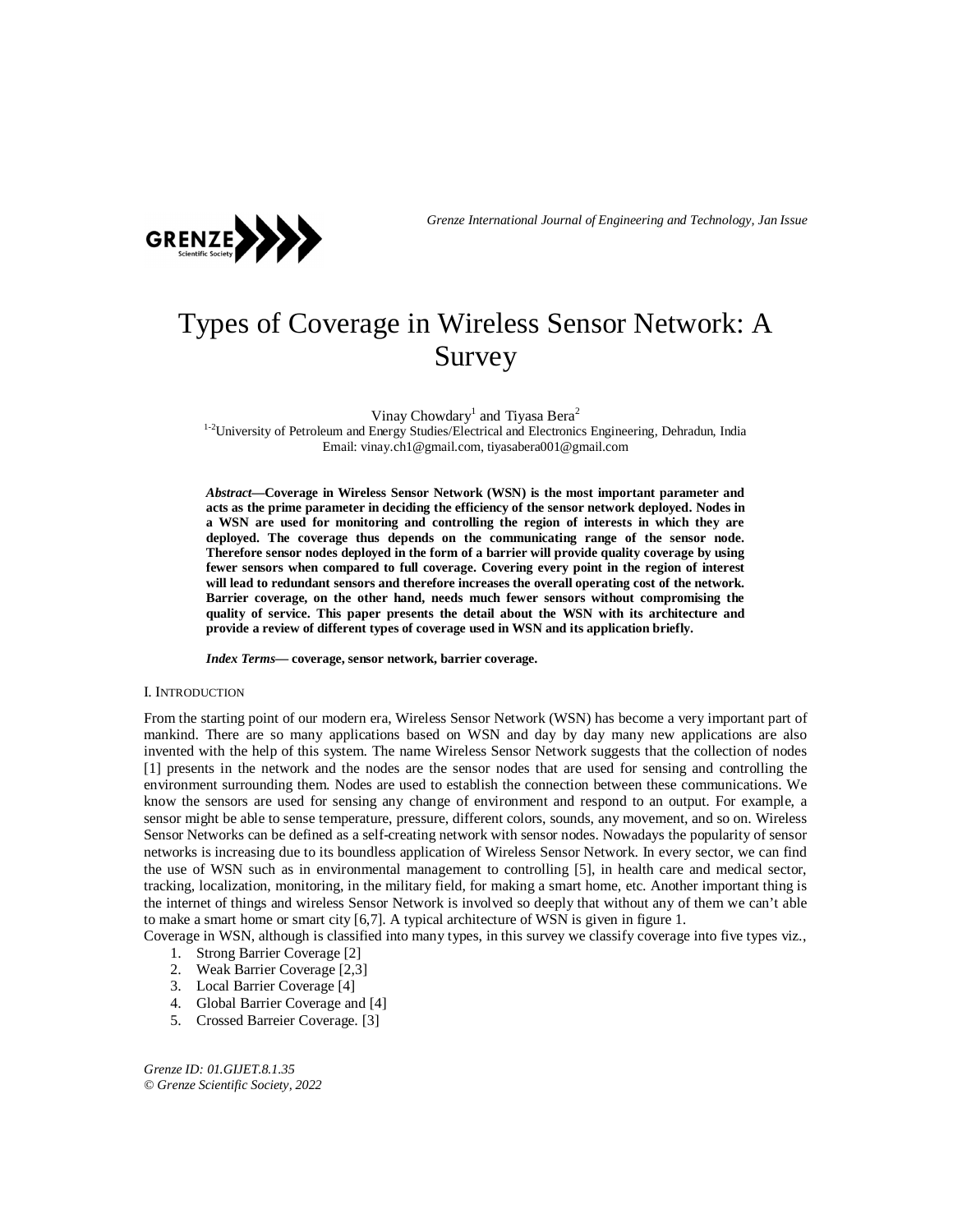

Figure 1. Components of a WSN

The rest of the paper is organized as follows, Section A gives the details of architectural components of a typical WSN, Section B describes in brief, the components of a sensor node. Section C highlights the different types of barrier coverage followed by a conclusion in section D

### *A. The basic architectural components of the WSN:*

Figure 1 has shown the basic architecture of the WSN system, where we can see that in WSN, sensor nodes are taking the information from the environment then communicating with each other after that they send the information to the gateway and then through the internet, it is received by the users.

The basic architectural components of the WSN system are:

- 1. Sensor nodes<br>2. Gateway
- **Gateway**
- 3. Observer (user)

#### *Sensor Node:*

In Wireless Sensor Network the sensor node is one of the most important and main components which is small in size with low powered [8]. It has limited energy resources and is a low-cost device. Sensor nodes collect and transfer data with four components. These are-

1) Power and Power Management unit: In the base of the sensor node, the power source is present which supplies energy to different units of sensor nodes for sensing

2) Sensor unit (sensing): Sensor units are CPU and radio.

3) Microcontroller unit (computing): It is the brain of the sensor node which is composed of a microprocessor and a flash memory. It deals with the collected data and makes a decision.

4) Transceiver unit (communicating): Transceiver unit makes the communication wireless. As RF has 10s of meters indoors and 100s of meters outdoors operation frequencies of WSN so it is widely used for WSNs.

# *Gateway:*

Gateway makes the system administrators for interfacing the nodes to Personal Digital Assistants (PDAs) and Personal Computer (PCs) [9,10]. It has three different stages, these are:

•.Active: It sends the data to the server actively.

• Passive: It sends the information to the sensor nodes to send the data.

• Hybrid: It is the combination of the active and passive gateway.

#### *Observer (user) :*

Observer received the data through the gateway server with the help of task managers like satellite links or the internet. The task manager has two sections, these are:

- Client Data Browsing/Processing
- Data Service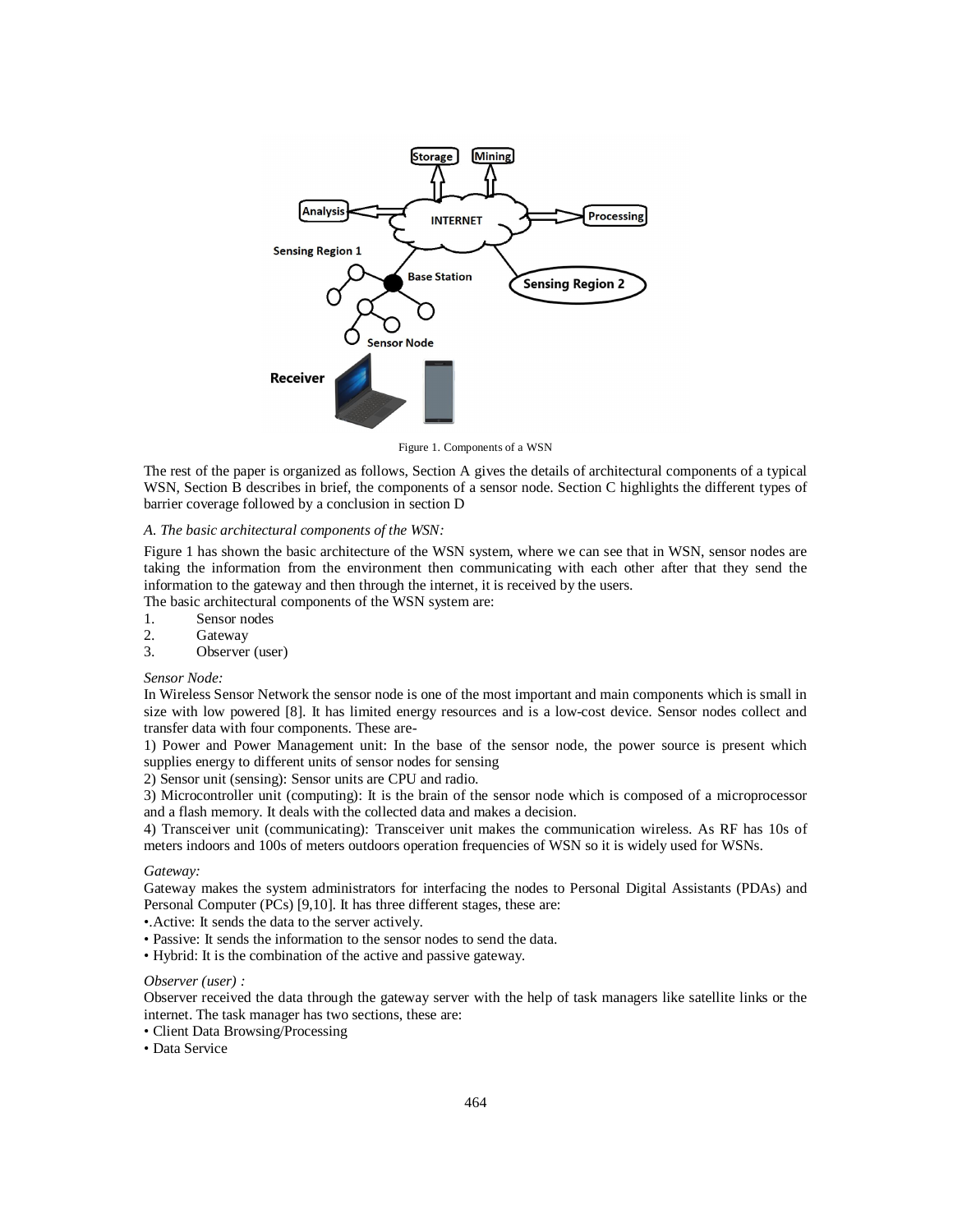The task manager stores all the collected data and analyses here and then the user can collect that data locally or remotely.

#### *B. The components of a sensor node:*

The main components of sensor networks are the sensing device, processing device, transceiver unit, and power supply. The details of each are given below

1) Sensing Device: This device creates raw data by sensing events like temperature, sound, light, etc. then it sends all the data to the sink node after doing the calibration.

2) Processing Device: Mainly microcontroller works as a processing device. It collects the raw data from the sensing device and helped to make the decision based on the raw data.

3) Transceiver Device: Transceiver device transmit that collected data to the neighboring node. The power of this device determines the range of the sensing device. We know that battery consumption is directly proportional to transmission power so a high power communication range will affect the battery consumption.

4) Power Device: The power device has the most important role in the network. This gadget controls the detecting, handling, and handset gadgets [11]. The working lifetime of the whole organization relies upon the battery life of the power gadget [12,13]. Astute energy-saving methods can be applied to expand the general lifetime of the network.

## *Types of Coverage:*

The coverage given by the Wireless Sensor Network is one the most generally acknowledged measurement for estimating the nature of administration given by the organization. To accomplish the most extreme inclusion, the key target of inclusion in WSN is to have pretty much every area of the actual space of interest under the detecting scope of in any event one sensor node [14]. The coverage given by the WSN decides how well the organization is checked by the sensor nodes. In WSN, the coverage has mainly two parts, one is full coverage and another is partial coverage. In full coverage, as shown in figure 2, every single place of the district ought to be covered which requires extra and repetitive sensor nodes whereas in halfway or partial inclusion excess are wiped out by covering just a part of the whole area [15].

In Barrier coverage, as displayed in figure 3, the way that sensors pointlessly cover the whole locale is exploited and many fewer sensors will be sent in the area. A bunch of virtual nodes, which can be named as the source and sink nodes, will be set at the left and right limits of the organization separately. In many works, barrier coverage is also defined as *k-barrier* coverage where the value of *k≥1.* Therefore in a barrier-covered WSN, there should exist at least one barrier from the source node to the sink node [16]. A barrier is formed by interconnecting the range of sensor nodes from left boundary to right boundary or vice-versa. A barrier can also exist from the top of the network to the bottom or vice-versa [17,18].



# *C. Types of Barrier Coverage:*

1) Weak Barrier Coverage: In this coverage, there is a coverage gap in the area given that the intrusion to be identified follows the course inverse to that of hindrance way. In this manner, week obstruction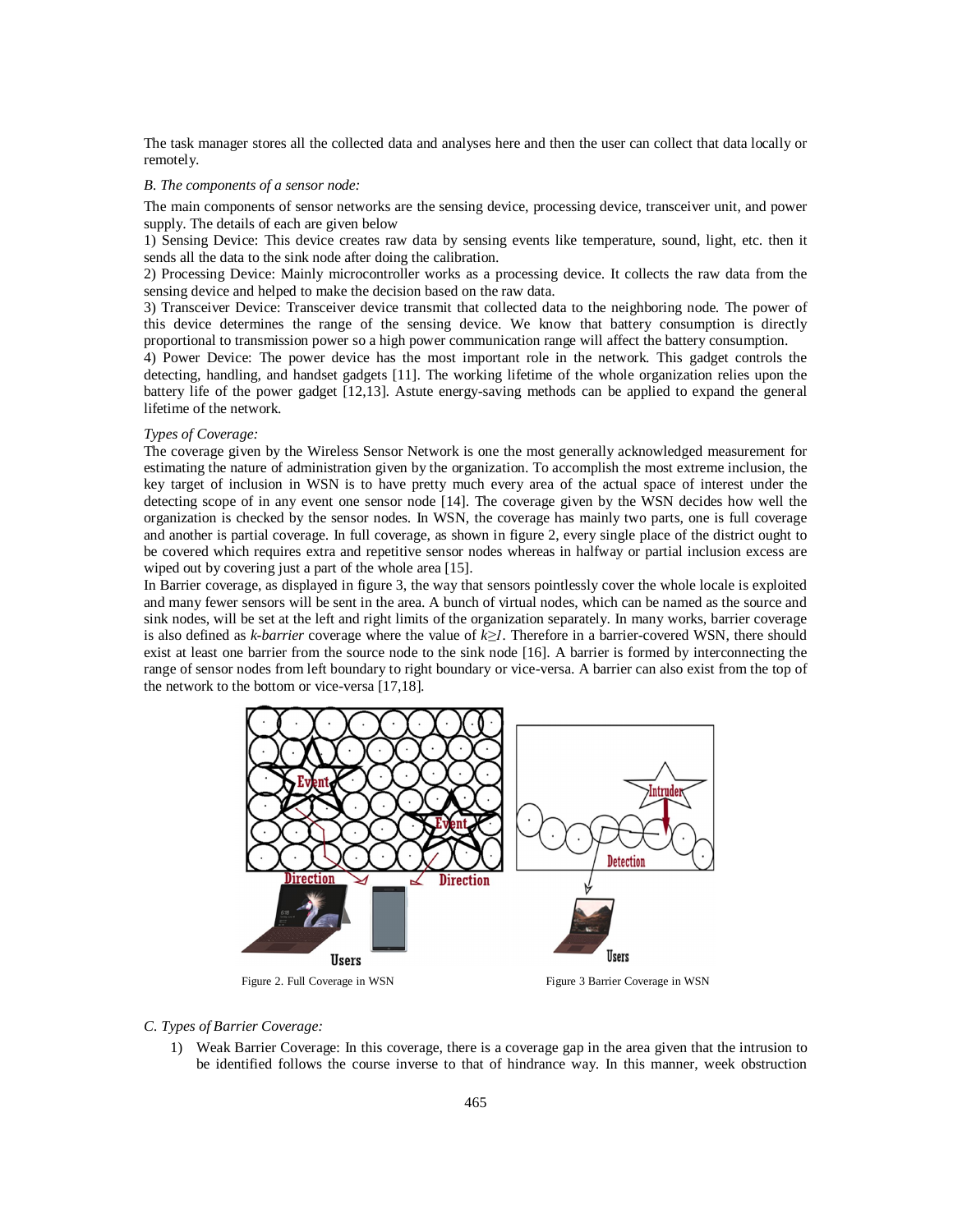inclusion recognizes occasions that occur or goes in a straight inverse to the direction of hindrance way as displayed in figure 3, this kind of barrier coverage isn't reasonable for interruption discovery as an interloper may have the insight of knowing the direction of obstruction way ahead of time. In this manner to keep away from being getting recognized will follow the way where an inclusion hole is present.

- 2) Strong Barrier Coverage: In strong barrier coverage, a network is one in which there exists at least one k-barrier way from one finish point to the opposite end of the network. Accordingly to this coverage, it can distinguish occasion which occurs or goes in the discretionary way independent of the direction of intrusion. Because of which the detriment of feeble hindrance inclusion is wiped out and in this manner, solid boundary inclusion is appropriate for interruption identification as displayed in figure 4.
- 3) Local Barrier Coverage: A Local Barrier Coverage gives N sensor nodes haphazardly sent over a rectangular locale to accomplish k-barrier coverage ( $k \ge 1$ ), a barrier shaped at one side of the district neither can ensure that the organization is covered by the boundaries nor will have data of different coverages. Accordingly, this coverage is although gives a solid intrusion detection however has a drawback that the coverage data of the entire area isn't given.
- 4) Global Barrier Coverage: As the name suggests that a global barrier coverage provides all the information present in a network but it doesn't cover the whole network.
- 5) Crossed Barrier Coverage: A crossed barrier inclusion is given if and only if two barriers opposite to one another can be framed which will meet each other precisely in the center. Subsequently, if there exists a barrier from the left limit to the right limit of the network then one more barrier should exist from the top of the network to the base as displayed in figure 5.



Figure 4 Strong Barrier Coverage

|  | TABLE I. GIVEN BELOW SUMMARIZES THE TYPES OF BARRIER COVERAGE ALONG WITH THEIR APPLICATIONS |
|--|---------------------------------------------------------------------------------------------|
|--|---------------------------------------------------------------------------------------------|

| S.No | Reference         | Type of barrier coverage       | Applications                                                                                                   | Probability of Detection/Coverage |
|------|-------------------|--------------------------------|----------------------------------------------------------------------------------------------------------------|-----------------------------------|
|      | [2,3]             | Weak Barrier Coverage          | Intrusion detection                                                                                            | Verv Less                         |
|      | $\lceil 2 \rceil$ | <b>Strong Barrier Coverage</b> | Intrusion Detection, Event<br>Detection, Information<br>transfer from one end to<br>another end of the network | Very High                         |
|      | [4]               | Local Barrier Coverage         | Point detection                                                                                                | High                              |
|      | $[4]$             | Global Barrier Coverage        | <b>Full Coverage</b>                                                                                           | High Coverage Probability         |
|      | $\lceil 3 \rceil$ | Crossed Barrier Coverage       | Intrusion Detection from top<br>to bottom and sideways                                                         | Very Less                         |



Figure 5 Crossed Barrier Coverage